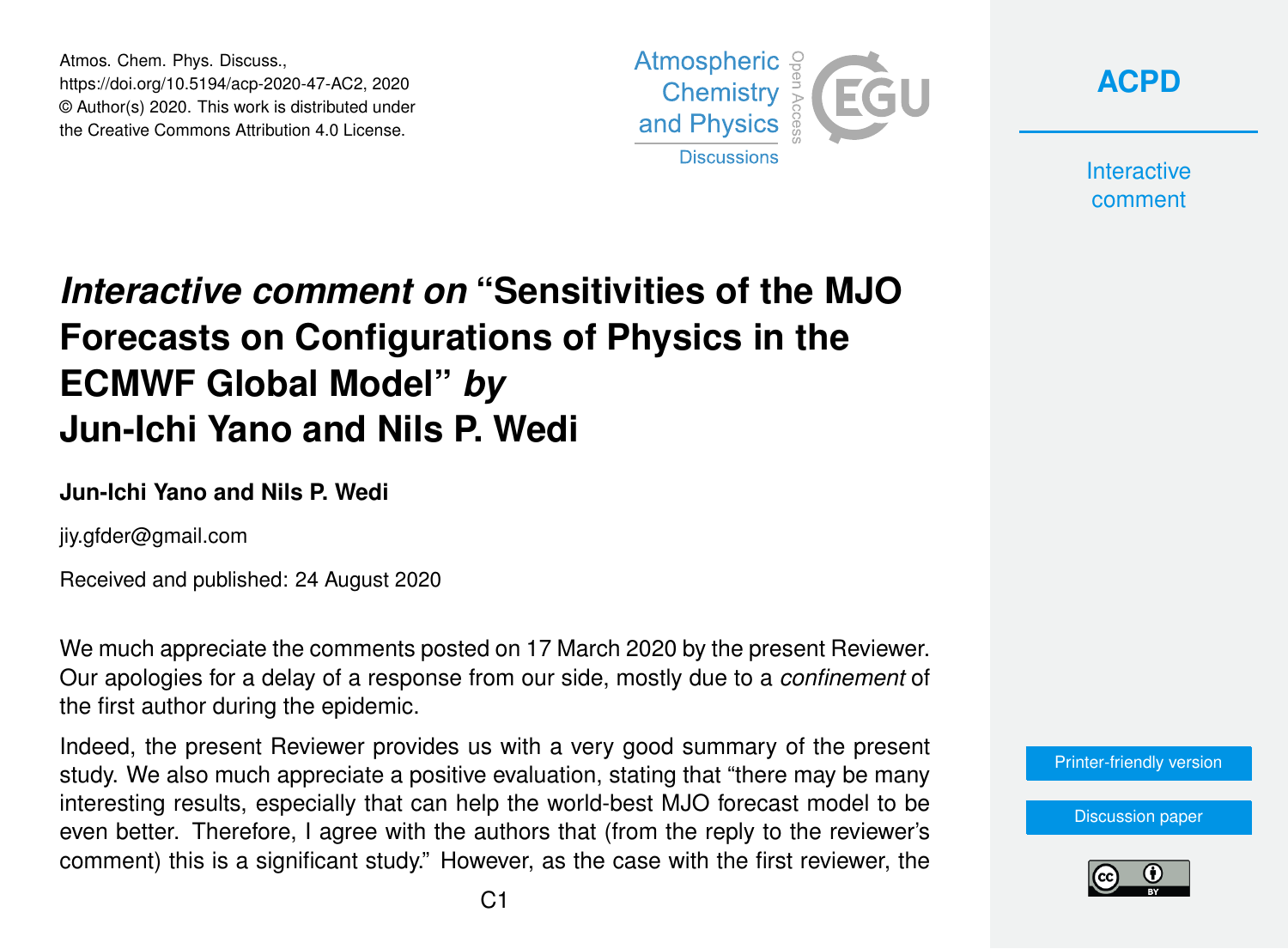present Reviewer remarks that "it is very hard to follow" mostly due to "too complicated results".

Yes, the results are "very complicated" with very different behaviour sensitively depending on the choice of physics to be turned off. These are results that we even did not expect when we started this project. However, we are afraid that we must best present these complicated results as they are, because these are what we get. By reading through the original manuscript carefully, we realise that the main problem was in presenting our original motivation of the study as if the purpose of the paper itself. The real purpose here is to report these complicated results, which do not give any clear-cut interpretations in terms of the nonlinear free–Rossby wave dynamics as we originally envisioned. The original manuscript was hard to read, because we presented the results without warning the readers properly. In the revised manuscript, we will make this point as clear. Furthermore, more interpretational remarks will be inserted into the analysis section so that readers may not be get lost in details.

We agree that, as a reviewer may react, it is very usual just to report all those details of model sensitivities as a scientific report. However, the first author, especially, points out that the very fact of never reporting those modelling sensitivities is a core reason for slow progress of global models, without much useful inputs from theoretical studies. A commentary to Nature by Metha (2019) makes the merit on this type of publications clear.

For example, as already suggested in the original introduction, there are extensive studies in theoretical literature about whether the friction contributes to the MJO dynamics positively or negatively. However, all these studies are based on a rather simple Rayleigh–friction formulation with a dichotomy of with or without friction. A very important message from the present study is that the effects of friction is hardly such a simple dichotomy. Rather the performance of MJO prediction sensitively depends on the choice of the exact friction term. This very fact is something to be reported to the theoretical community so that theoreticians can more positively contribute to un-

## **[ACPD](https://acp.copernicus.org/preprints/)**

**Interactive** comment

[Printer-friendly version](https://acp.copernicus.org/preprints/acp-2020-47/acp-2020-47-AC2-print.pdf)

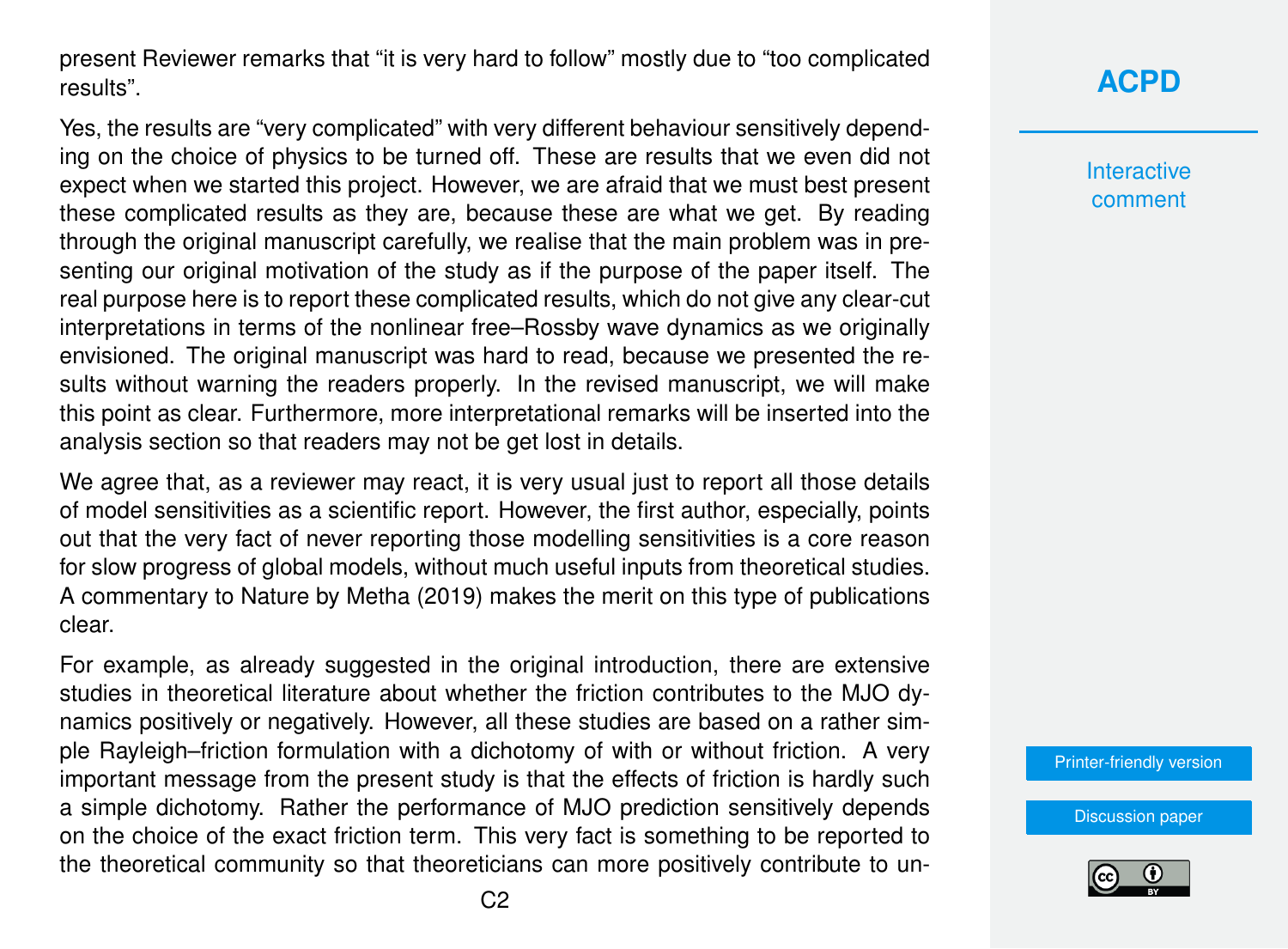derstand these "complex" behaviours of MJO within global models.

Another important message to convey from the present study is a difficulty of emulating the free dynamics within an operational global model: if we totally turn off the dissipation terms as well as diabatic heating, as attempted in this study, the basic climatology, that is required to support a free nonlinear–wave dynamics, is also destroyed as a result, thus an expected free dynamics is no longer simulated. The significance of these lessons from the present study will be more clearly highlighted in revision.

As for more specific issues:

1) Presentation of Figures: We decided to focus on the Hovmuller plot, because we find it the most succinct manner of presenting the MJO behaviour both in terms of convection and vorticity (rotational flows). Under this configuration, "anticyclonic vortex pair symmetric to the equator" appears as a positive anomaly in a Hovmuller plot, as already remarked in Sec. 2.1. To make a point clearer, we will add a phrase "over the Indian Ocean" in revision. We will also change the phrase itself as "anticyclonic activity", because it is true that by Hovmuller plot only, it is not possible to tell, whether this is a vortex pair or not. A reader would be able to identify a development of a positive stream–function anomaly along a MJO propagation easily in this manner. On the other hand, the role of the vortex pair in the theory will be explicitly remarked in revision for better clarity.

2) Improvement of Hovmuller plots:

i) Though it would be possible to remove some redundant color bars from figures, presentation of figures would become less coherent as a result. For this reason, we opt not to perform this change.

ii) In Revision, "Hovmoeller of" will be removed from all the figure headings as suggested. Similar simplifications of the figure headings will also be applied to Figure 2.

iii) There was a problem with sub-labels in the original Figure 3. This will be corrected

**[ACPD](https://acp.copernicus.org/preprints/)**

**Interactive** comment

[Printer-friendly version](https://acp.copernicus.org/preprints/acp-2020-47/acp-2020-47-AC2-print.pdf)